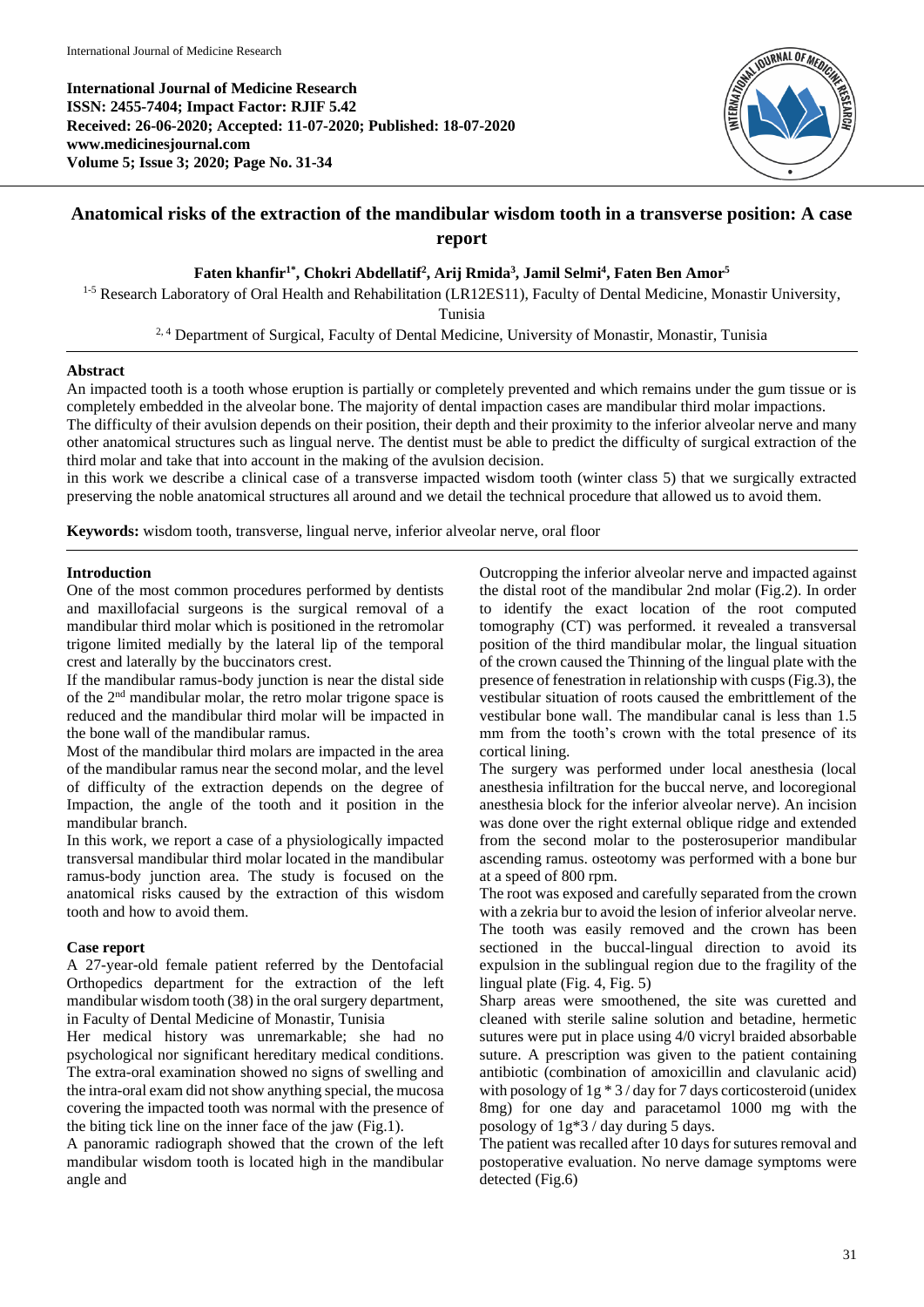

**Fig 1:** intra oral view



**Fig 2:** Panoramic view of impacted crown of the left mandibular wisdom teeth



**Fig 3:** Coronal section (A) and 3D reconstruction (B) of computed tomography (CT). CT scans shows a transversal position of the third mandibular molar with Thinning of the lingual plate



**Fig 4:** intraoperative view of the osteotomy and the separation of roots from crown



**Fig 5:** the fragmented third mandibular teeth was extracted



**Fig 6:** intra oral view on a day 10 before suture ablation

#### **Discussion**

Impacted tooth is a tooth which is completely or partially unerupted and is positioned against another tooth, bone or soft tissue so that its further eruption is unlikely, described according to its anatomic position [1] .

Dental inclusions can be explained by 3 phenomena

- Physiological: the place of inclusion is close to the normal situation of the tooth as described in our case

- Ectopic: the tooth is included in the jaws, but far from its natural site

- Heterotypic: the tooth is impacted outside the maxillae which is exceptional [2]

Different factors such as morphology, mesiodistal width, unfavorable eruption and its path, were associated with third molar impaction<sup>[3]</sup>. However, the main reason for third molar impaction is assumed to be a lack of retromolar space  $[3, 4]$ , which was reported by Björk *et al*. as in 90% of third molar impaction cases [4].

As for the mandible, the retromolar space is limited by the lateral lip of the temporal crest on the inside, and by the buccinator crest on the outside. When the junction between the ramus and mandibular body is close to distal side of the second molar, the area of the retromolar trigone is reduced, and the mandibular third molar is impacted in the ramus bone wall  $^{[5]}$ .

Impacted Third molars are classified according to winters classification based on their inclination compared to the second molar's axis:

Class 1: vertical angulation

class 2 horizontal angulation,

Class 3: disto-angular angulation

class4: mesio-angular angulation

class 5: transversal angulation

class 6: inverse angulation  $[6]$ 

In this case we are faced to class, the surgical extraction of this type of third mandibular molar should be carefully performed. In fact the wisdom tooth area is surrounded by many noble anatomical structures that we must protect and preserve and dealing with a transversal angulation makes removing it even more risky [7, 8].

These anatomical structures are mainly:

-the mandibular canal that contains the inferior alveolar nerve and artery (IAN/IAA). The IAN is the largest branch of the mandibular nerve. It descends with the IAA, at first beneath the Pterygoideus externus, and then between the sphenomandibular ligament and the ramus of the mandible to the mandibular foramen. It then passes forward in the mandibular canal, beneath the teeth, as far as the mental foramen, where it divides into two terminal branches, incisive and mental [9]. At the third molar area the IAN is on top of the IAA which makes its injury risk quite high.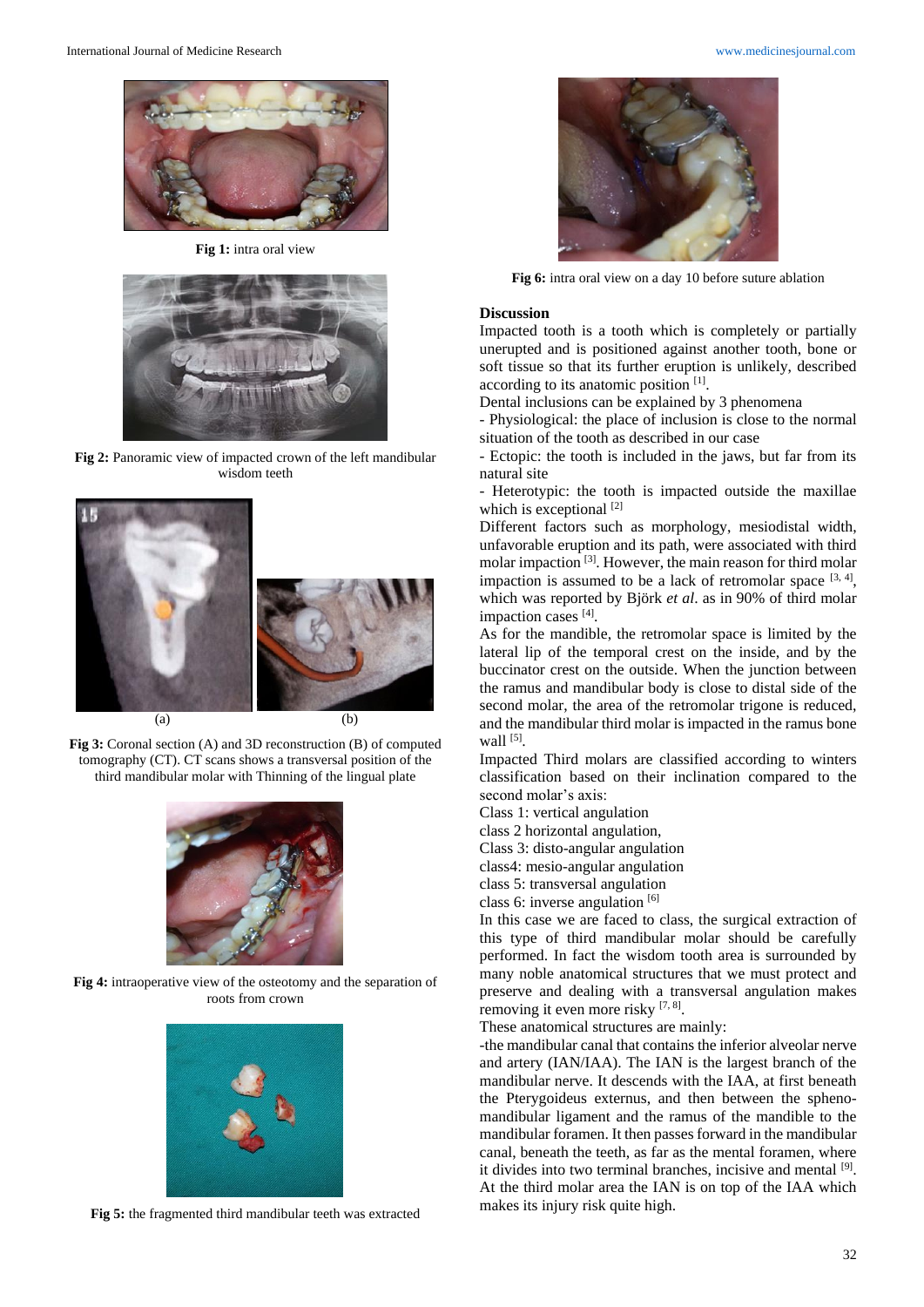- The lingual nerve: Within the infra-temporal fossa, the lingual nerve divides from the posterior division of the mandibular nerve (V3) as a terminal branch. As the lingual nerve proceeds anteriorly, it lies against the medial pterygoid muscle and medial to the mandibular ramus. It then passes inferiorly to the superior constrictor attachment and courses antero-inferiorly to the lateral surface of the tongue. As it runs forward deep to the submandibular gland, it terminates as the sublingual nerve. Nerve injuries in this region can predominately be attributed to dental interventions and the close spatial relationship of the nerve to the wisdom tooth area [10] .

-The oral floor and the submandibular gland: which is one of the major salivary glands lies in the submandibular triangle medially to the mandibular molar region. The gland has a superficial and deep lobe separated by the mylohyoid muscle. It presents several important relationships with anatomical structures most at risk of injury during submandibular gland excision which are the intracapsular facial artery and vein, overlying marginal mandibular branch of the facial nerve, and the hypoglossal and lingual nerves medially [11]

As previously mentioned, the main anatomical structure at risk is the inferior alveolar nerve and it depends on the third molar impaction type and the depth of the tooth. According to several study the class five of winter, fortunately is the most infrequent type, presents the second highest risk of the IAN injury. Thus a preoperative radiological l examination is mandatory by using a panoramic and CBCT radiographs to analyze the anatomical factors in order to highlight the difficulty and the risk of this procedure and prevent its occurrence [12] . The most important features to note are the impaction level of the tooth, the roots anatomy and its relationship with the mandibular canal since it might be the principal cause and the elementary predictable factor for IAN impairment after teeth extraction [13, 14].

Many anatomical studies confirmed that the lingual cortical wall near the third mandibular molar is thinner than the vestibular, this thickness is more fragile by considering the lingual position of the crown for the class five of winter, so we are usually faced in this case not only a thin lingual bony table but also a presence of several dehiscence due to the cusps  $^{[15]}$ . This situation could be dangerous when the lingual nerve is in contact with the lingual alveolar table and travels under the lateral sublingual mucosa.

These anatomical factors could lead to two complications: first of all, the injury of a noble anatomical structures should be taken into consideration while performing the surgery which is the lingual nerve and the IAN secondly, the ejection risk of the tooth, crown or fragments to the oral floor.

In order to avoid the LN injury, the incision, especially the distal relieving incision for wisdom tooth, should not be made medial to the ascending branch because the variability of the nerve and its possible surface positions that may cause a lesion. The tangent to the distal surface of the third molar is also suited as a guideline for orientation. The incision should be made at a 45° angle to this tangent in the buccal direction. Moreover, during free raising of the lower wisdom tooth, attention should be paid to the fact that a full thickness flap should be raised and a raspatory should be pushed distolingually between the periosteum and bone in order to protect the periosteum and lingual nerve [9].

In addition to that, the second complication previously cited is the expulsion of the third molar into the oral floor that can affect the overriding anatomical elements at this region which is the submandibular gland, the close relationship with the facial artery and vein and the mylohyoideus nerve and artery. In fact, even that it is a rare complication, the tooth orientation makes the risk higher in this case. Also, since it is a rare orientation too, a particular attention should be paid to the point of application of the elevator and the extraction movements necessary to deliver a tooth during surgery, that are determined by the type of impaction, to avoid an eventual expulsion and mandibular fracture [16].

#### **Conclusion**

In conclusion, besides the usual precautions taken while performing a surgical extraction of mandibular wisdom tooth, a particular consideration should be given to the transversal cases since it is an infrequent type and surgeons are not used to it which makes the complication risk higher. In order to perform a successful surgery with the minimum of per and post-operative complications, a pre-surgical analyze of all the risk factors especially the anatomical ones is a must underlying a case by case basis.

### **Conflicts of interest**

There are no conflicts of interest

### **References**

- 1. Janakiraman EN, Alexander M, Sanjay P. Prospective analysis of frequency and contributing factors of nerve injuries following third-molar surgery. J CraniofacSurg, 2010; 21:784-6.
- 2. Cavezian R, Pasquet G, BEL G. Imageriedentomaxillaire, approche radio Paris: Masson, 2006; 1:21- 370 p.
- 3. Türköz Ç, Ulusoy Ç. Effect of premolar extraction on mandibular third molarimpaction in young adults, Angle Orthod, 2013; 83:572-577.
- 4. Björk A, Jensen E, Palling M. Mandibular growth and third molar impaction, ActaOdontol. Scand, 1956; 14:231-272.
- 5. Kim TW, Årtun J, Behbehani F, Artese F. Prevalence of third molar impactionin orthodontic patients treated nonextraction and with extraction of 4premolars, Am. J Orthod. Dentofac. Orthop, 2003; 123:138-145.
- 6. Miclottea A, Grommenb B, Cadenas de Llano-Pérulaa M, Verdoncka A, Jacobsb R, Willemsa CG, *et al*. The effect of first and second premolar extractions on third molars: Aretrospective longitudinal study. Journal of Dentistry, 2017; 61:55-66.
- 7. Srinivas M Susarla, Thomas B Dodson. Risk Factors for Third Molar Extraction Difficulty. American Association of Oral and Maxillofacial Surgeons J Oral Maxillofac Surg, 2004; 62:1363-1371
- 8. Nieves Almendros-Marqués, Leonardo Berini-Aytés, Cosme Gay-Escoda. Evaluation of Intraexaminer and Interexaminer Agreement on Classifying Lower Third Molars According to the Systems of Pell and Gregory and of Winter. American Association of Oral and Maxillofacial Surgeons. 2008; 66(5):893-899.
- Miguel Velasco-Torres, Miguel Padial-Molina, Gustavo Avila-Ortiz, Raúl García-Delgado, Andrés Catena et Pablo Galindo-Moreno, Inferior alveolar nerve trajectory, mental foramen location and incidence of mental nerve anterior loop, Medicina Oral Patologia Oral y Cirugia Bucal, 2017.
- 10. Ho¨lzle FW, Wolff KD. Anatomic position of the lingual